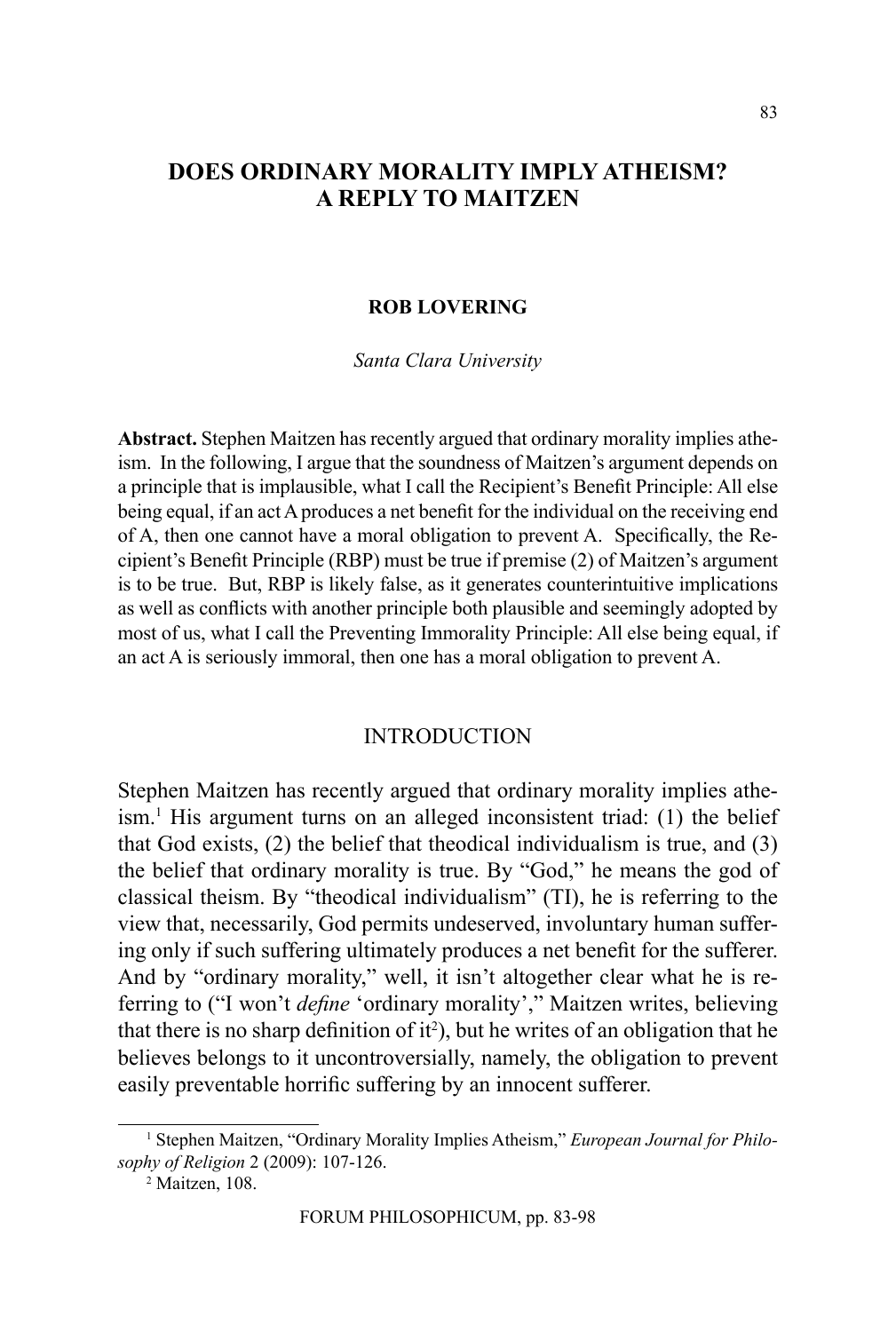Maitzen presents his argument in his aptly titled "Ordinary Morality Implies Atheism." The argument is as follows:

- 1) If God exists and TI is true, then, necessarily, all undeserved, involuntary human suffering ultimately produces a net benefit for the sufferer.
- 2) If, necessarily, all undeserved, involuntary human suffering ultimately produces a net benefit for the sufferer, then (a) we never have a moral obligation to prevent undeserved, involuntary human suffering or (b) our moral obligation to prevent undeserved, involuntary human suffering derives entirely from God's commands.
- 3) We sometimes have a moral obligation to prevent undeserved, involuntary human suffering, an obligation that does not derive from God's commands.
- 4) So: It isn't the case that, necessarily, all undeserved, involuntary human suffering ultimately produces a net benefit for the sufferer. [From  $(2)$ ,  $(3)$ ]
- 5) So: God does not exist or TI is false. [From (1), (4)]
- 6) If not even God may treat human beings merely as means, then TI is true.
- 7) Not even God may treat human beings merely as a means.
- 8) So: TI is true. [From (6), (7)]
- 9) So: God does not exist. [From  $(5)$ ,  $(8)$ ]<sup>3</sup>

In the following, I argue that the soundness of Maitzen's argument depends on a principle that is implausible. I call the principle in question the "Recipient's Benefit Principle" or "RBP." It is as follows:

*Recipient's Benefit Principle*: All else being equal, if an act A produces a net benefit for the individual on the receiving end of A, then one cannot have a moral obligation to prevent A.

Specifically, RBP must be true if premise (2) is to be true.<sup>4</sup> But, RBP is likely false, as it generates counterintuitive implications as well as conflicts

<sup>3</sup> Maitzen, 111ff.

<sup>4</sup> In another critique of Maitzen's argument, Jerome Gellman challenges premise (2) as well. But the *natures* of our respective challenges and, in turn, critiques have virtually nothing in common. Accordingly, Maitzen's reply to Gellman has virtually nothing to do with my critique. See Jerome Gellman, "On God, Suffering, and Theodical Individualism," *European Journal for Philosophy of Religion* 1 (2010): 187-191; Stephen Maitzen, "On Gellman's Attempted Rescue," *European Journal for Philosophy of Religion* 1 (2010): 193-198.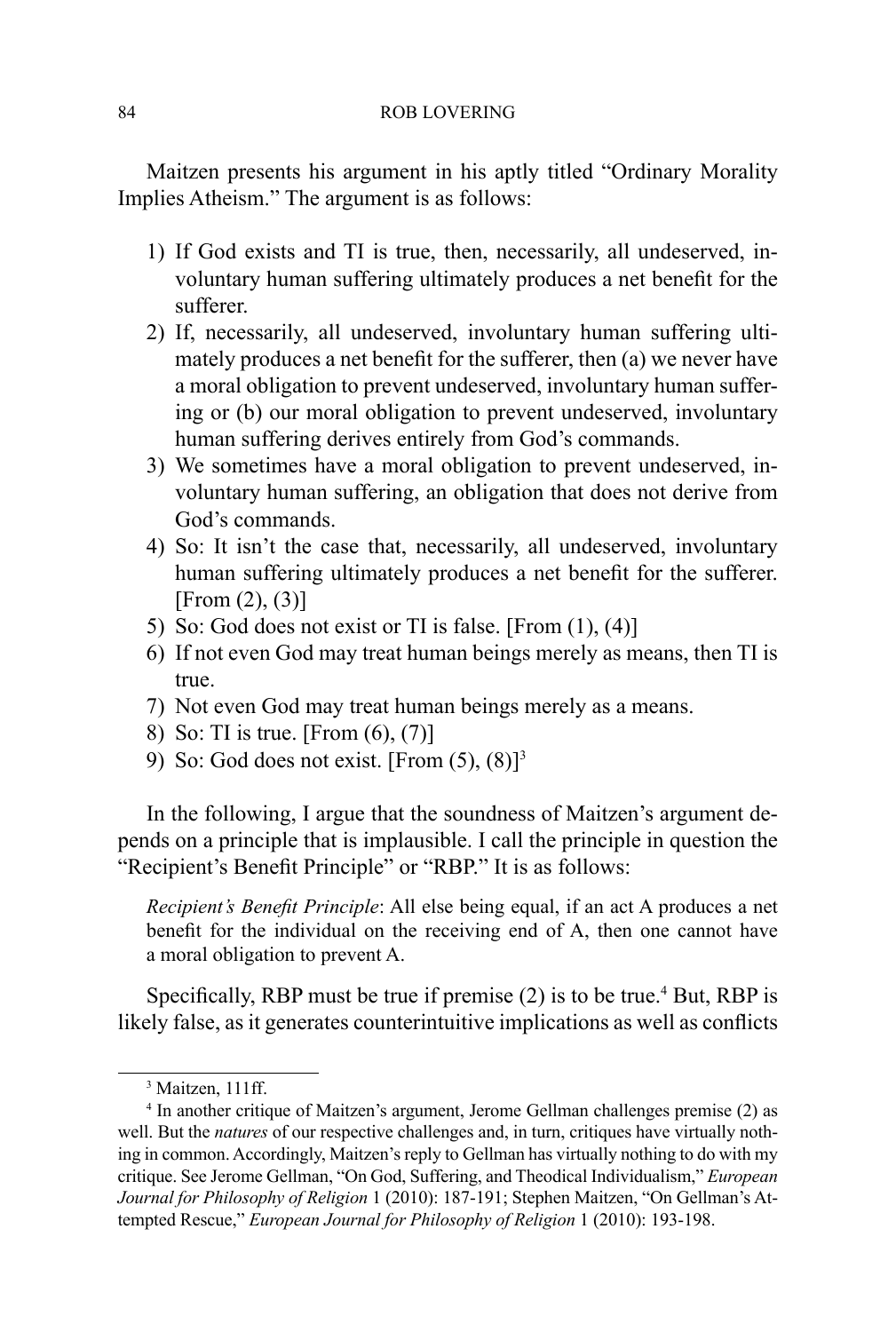with another principle both plausible and seemingly adopted by most of us, one I refer to as the "Preventing Immorality Principle," or "PIP":

*Preventing Immorality Principle*: All else being equal, if an act A is seriously immoral, then one has a moral obligation to prevent A.

Before moving on, it should be emphasized that throughout the following, unless otherwise noted, statements such as "Jones has a moral obligation to prevent David's immolation" and "We ought to prevent the seriously immoral acts of others" are to be understood as all-else-being-equal claims. Such statements arise often, and one would misunderstand the following critique if one were to construe claims as all-things-considered claims when they're not.

# Maitzen on (2) and Its Implications

Again, premise (2) is as follows: If, necessarily, all undeserved, involuntary human suffering ultimately produces a net benefit for the sufferer, then (a) we never have a moral obligation to prevent undeserved, involuntary human suffering or (b) our moral obligation to prevent undeserved, involuntary human suffering derives entirely from God's commands. Maitzen's defense of premise (2) consists almost entirely of a thought experiment involving vaccination. "We know," Maitzen writes,

that some vaccines can cause serious side-effects, but suppose that an abundantly available vaccine were, despite the painfulness of receiving it, known to produce a net benefit (the painfulness included) for everyone who receives it. Suppose, further, that no less painful a procedure produces the same benefit. Under those circumstances, how could we ever have a moral obligation to prevent vaccination? I can't see how we could.<sup>5</sup>

If this is correct, Maitzen reasons, then, given God's existence and TI, either we have no obligation to prevent undeserved, involuntary human suffering or, if we do, then the obligation must derive entirely from God's commands. For, together, God's existence and TI guarantee that any case involving undeserved, involuntary human suffering produces a net benefit for the victim. And, to use Maitzen's language, under those circumstances, how could we ever have a moral obligation to prevent undeserved, involuntary human suffering? Maitzen, for one, can't see how we could unless the moral obligation is derived entirely from God's commands.

<sup>5</sup> Maitzen, 111.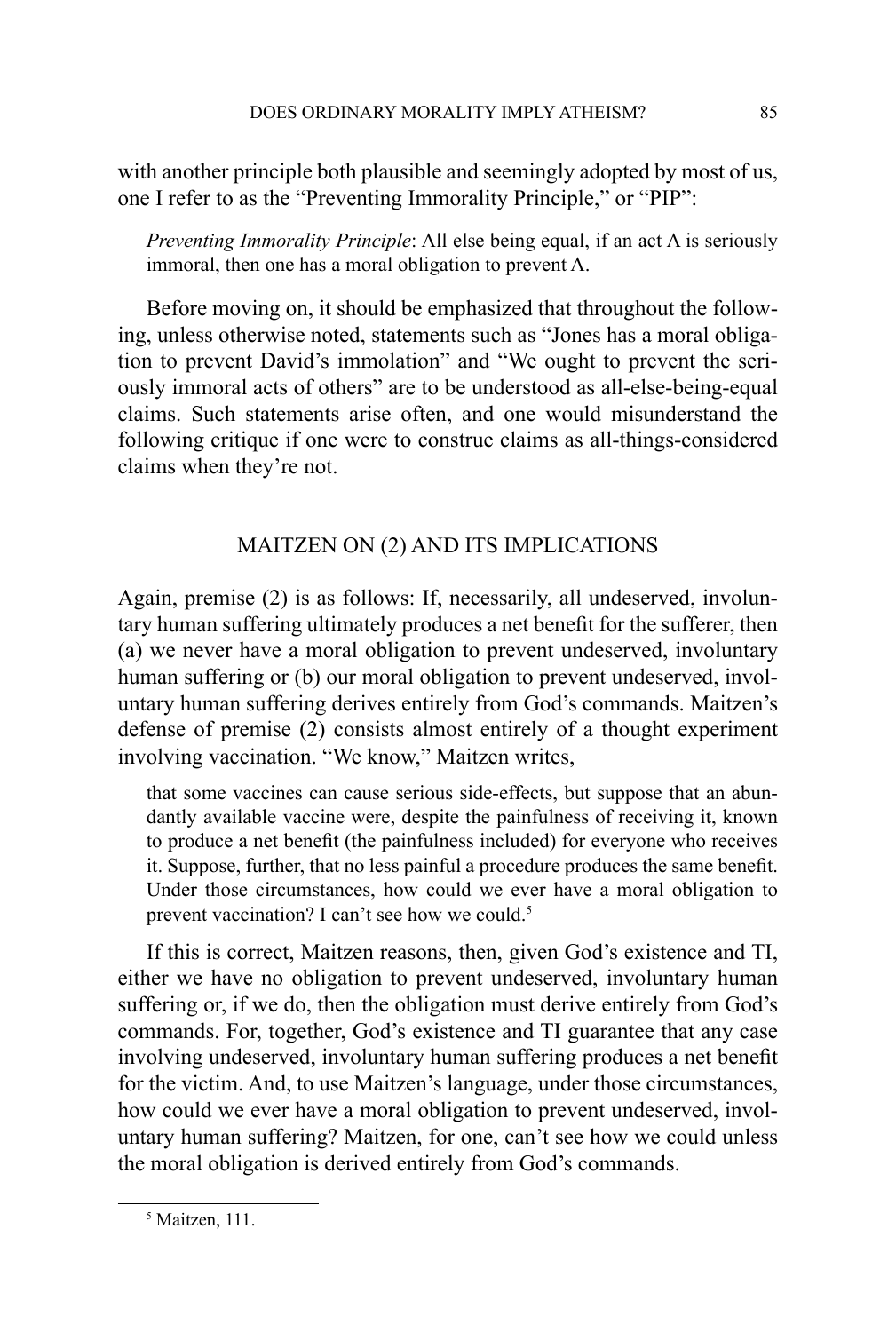With this in mind, consider another thought experiment employed by Maitzen, this time involving a small boy who is about to be set on fire by his father (based on an actual case involving a six-year-old boy named "David" and David's father, "Charles"). Given ordinary immorality, Maitzen contends, "if you can easily and at no risk to yourself prevent the total immolation of a small boy who is about to be set on fire by his abusive father, you ought to prevent it."6 Yet, if God exists and TI is true, Maitzen argues, then it's not the case that you ought to prevent the boy's immolation—i.e., you have no obligation to do so—since the immolation produces a net benefit for the boy.

Something, then, has to give, Maitzen reasons—one cannot consistently believe that God exists, that TI is true, and that ordinary morality is true (specifically, that we have an obligation to prevent easily preventable horrific suffering by an innocent sufferer). Of the three, of course, Maitzen argues that one should retain belief in TI and ordinary morality and jettison belief in God's existence.

# An Anticipated Objection

Before moving on to my own objections, I'd like to draw the reader's attention to one of the many objections Maitzen anticipates and responds to. It is as follows: Respect for the autonomy of persons sometimes gives us a moral obligation to prevent undeserved, involuntary human suffering; accordingly, respect for autonomy gives us a moral obligation to prevent David's immolation.

Maitzen rejects this respect-for-autonomy based objection, arguing as follows:

For suppose that David were unwilling to receive a vaccination of the kind I described above: abundantly available and known to produce a net benefit (painfulness included) for everyone who receives it. It is by no means clear that anyone has an ordinary moral obligation to prevent the vaccination, despite six-year-old David's unwillingness to receive it. Since we have an ordinary moral obligation to prevent David's immolation but no such obligation to prevent his vaccination, autonomy does not work here, for it's equally present (or absent) in both cases.7

<sup>6</sup> Maitzen, 108.

<sup>7</sup> Maitzen, 112.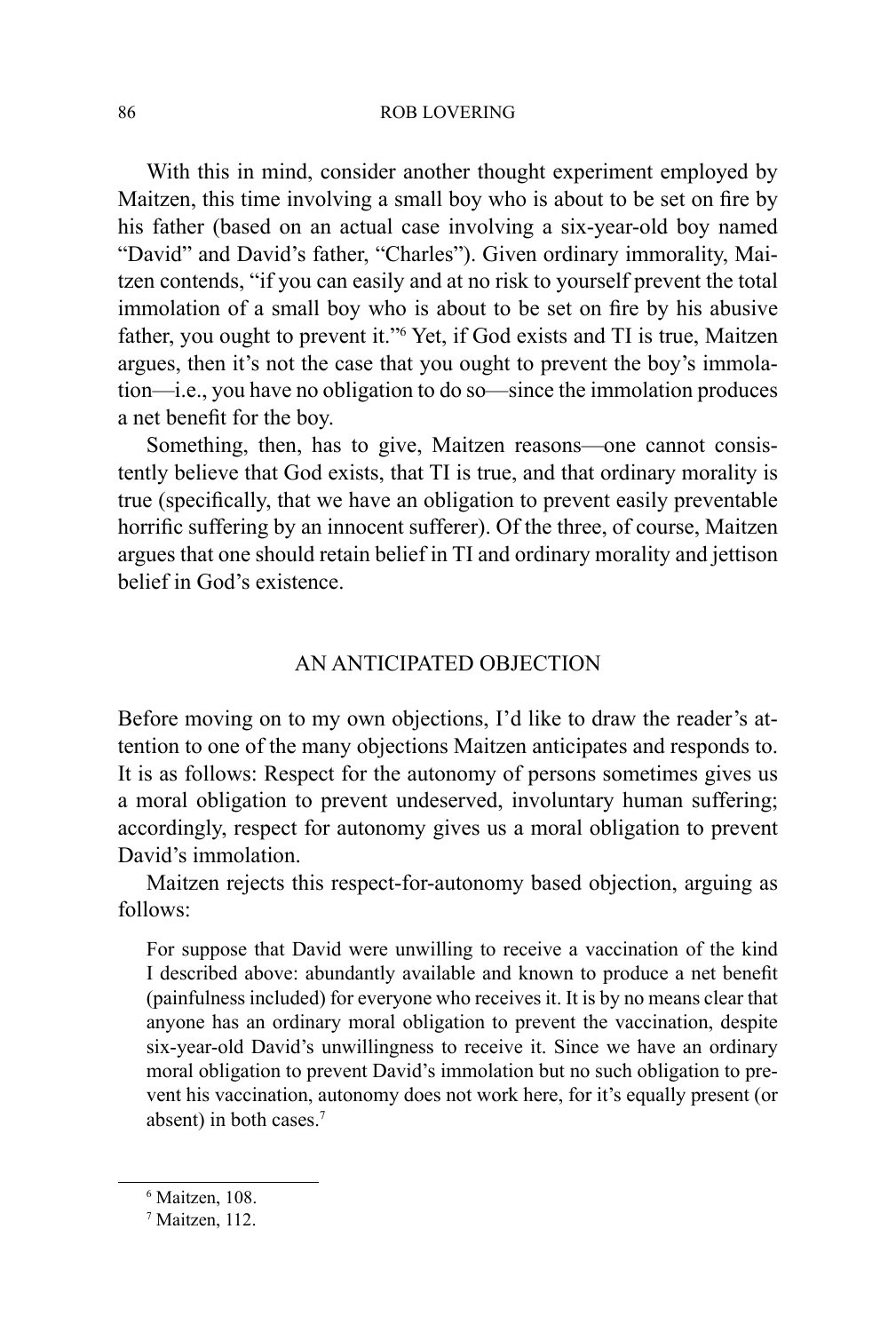The reason for my calling attention to this particular objection—as well as to Maitzen's reply to it—will be made evident shortly.

# On the Recipient's Benefit Principle

The reasoning behind Maitzen's judgments in the vaccine and immolation cases requires that RBP be true: that, if an act A produces a net benefit for the individual on the receiving end of A, then one cannot have a moral obligation to prevent A, all else being equal. For, essentially, Maitzen reasons in the following way:

- (i) The vaccine (or, immolation) produces a net benefit for David.
- (ii) Therefore, one cannot have a moral obligation to prevent the vaccine (or, immolation).

The preceding argument is, of course, enthymematic, the suppressed premise being: If the vaccine (or, immolation) produces a net benefit for David, then one cannot have a moral obligation to prevent it. The reasoning behind Maitzen's judgments in the vaccine and immolation cases, then, involves a premise which is a token of RBP. So, if RBP—let alone any token of it—is not true, then Maitzen's judgments in these cases is not derivable from the premises.

The question, then, is: Is RBP true? There is reason to think it is not. The case I will present against RBP is twofold. First, I shall argue that RBP generates counterintuitive implications. Second, I shall argue that RBP conflicts with a principle both plausible and seemingly embraced by most of us, namely, the Preventing Immorality Principle (PIP). Each objection will be examined in turn.

#### **RBP's Counterintuitive Implications**

The objection pertaining to RBP's counterintuitive implications is rather straightforward and may be stated succinctly. Suppose that undergoing an invasive surgery will produce a net benefit for Smith. Suppose, further, that Smith—a standard adult human being—has rational grounds for not wanting to undergo the invasive surgery. Suppose, finally, that Smith's physician is about to force Smith to undergo the invasive surgery against his will. Given RBP, one cannot have a moral obligation to prevent the physi-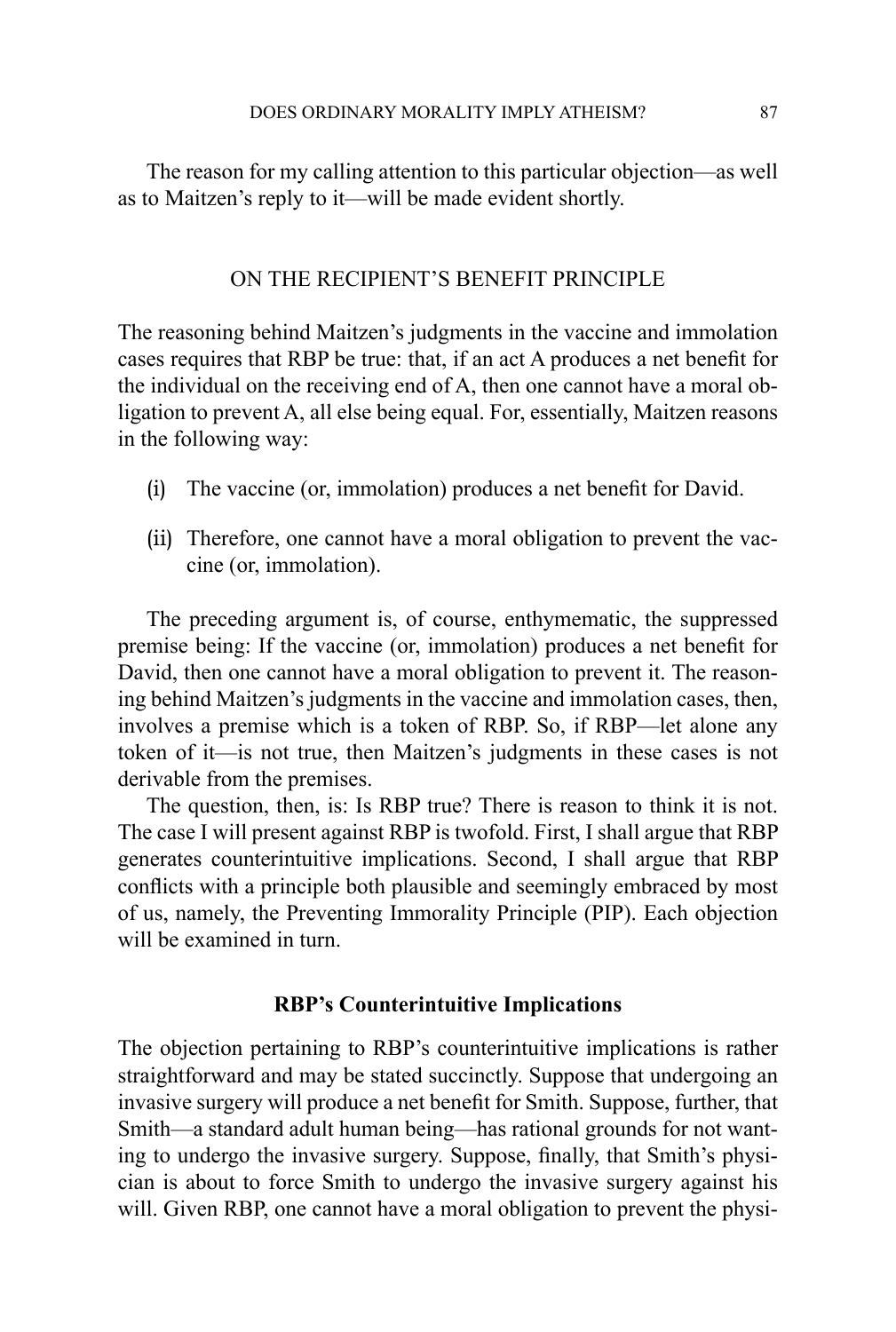cian's forced invasive surgery of Smith, all else being equal. But this is strongly counterintuitive. (Cases like this, of course, could be generated *ad nauseum*, but one will suffice for present purposes.) RBP, then, generates counterintuitive implications and, thus, is likely false.

### **RBP and the Preventing Immorality Principle**

But the case against RBP need not rest on intuition alone. Consider that, despite the fact that the invasive surgery will produce a net benefit for Smith, most people would likely agree that the physician's forcing Smith to undergo the surgery against his will is seriously immoral. Moreover, most people would likely agree (or so shall I argue below) that, given the serious immorality of the act, one has a moral obligation to prevent it. More generally, most people would likely agree that, if an act A produces a net benefit for the individual on the receiving end of A but is nevertheless seriously immoral, then one has a moral obligation to prevent A. In other words, most people likely accept PIP: All else being equal, if an act A is seriously immoral, then one has a moral obligation to prevent A.

With PIP in mind, let us consider again Maitzen's two thought experiments, beginning with the one involving vaccination. Maitzen states that he cannot see how we could ever have a moral obligation to prevent a vaccination that is known to produce a net benefit for everyone who receives it. Well, if PIP is true, then we could have a moral obligation to prevent such a vaccination. After all, that administering such a vaccination would produce a net benefit for those to whom it is administered does not, by itself, entail that administering such a vaccination is morally permissible. And, *if* administering such a vaccination is seriously immoral *and* PIP is true, then we not only could but do have a moral obligation to prevent such a vaccination.

Similarly, if PIP is true, then we could have a moral obligation to prevent the immolation. After all, that the immolation would produce a net benefit for the boy does not, by itself, entail that setting the boy on fire is morally permissible. And, *if* setting the boy on fire is seriously immoral *and* PIP is true, then we not only could but do have a moral obligation to prevent the immolation of the boy.

All this to say, given RBP, one *cannot* have an obligation to prevent the vaccine or immolation, all else being equal; while, given PIP, one *can* have an obligation to prevent them, all else being equal. RBP and PIP, then, conflict and cannot both be true.

What's more—and more to the point—if PIP is true and is so *independent of God's commands*, then premise (2)'s consequent is a false dichoto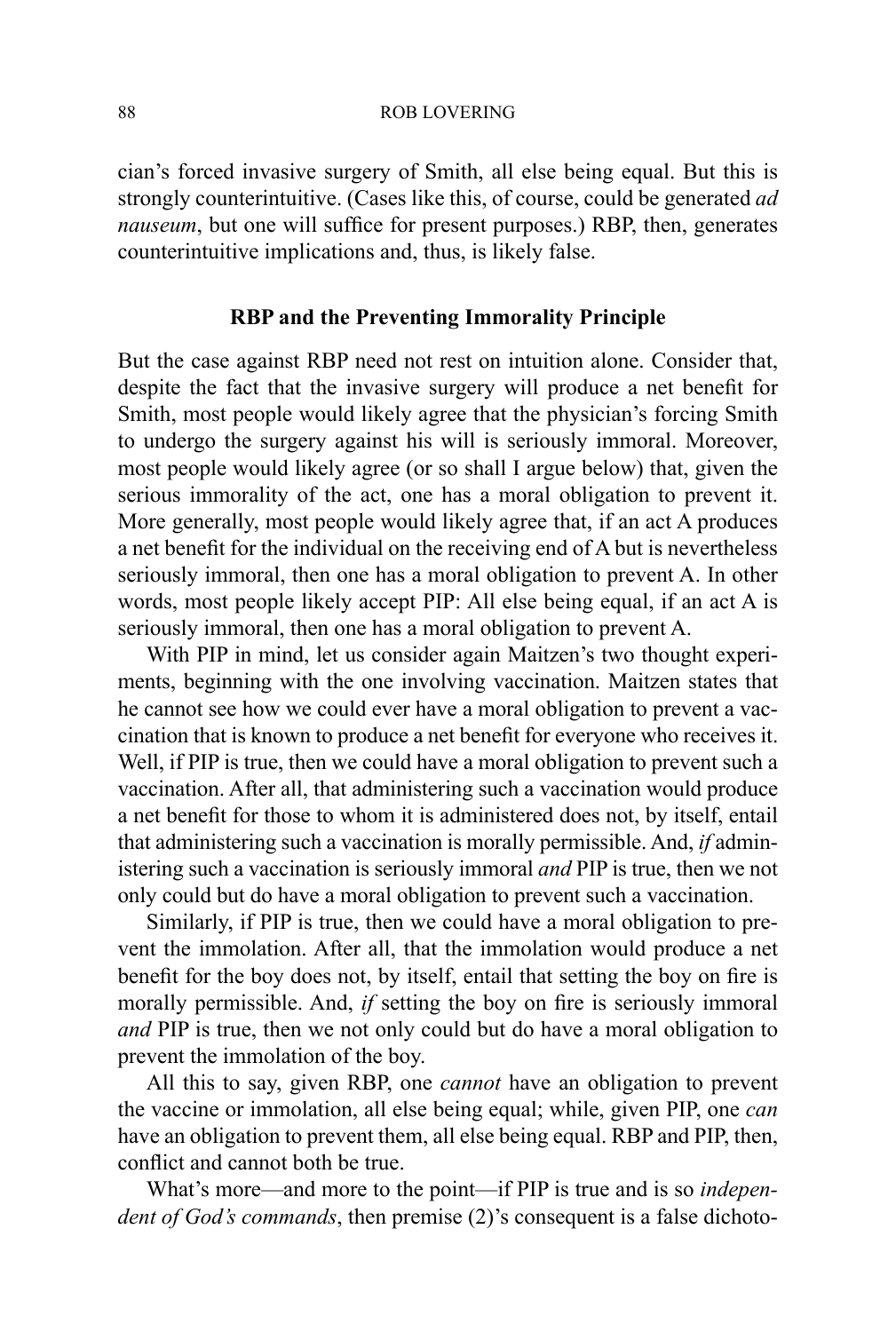my. For, if PIP is true, then one can have a moral obligation to prevent undeserved, involuntary suffering even if the suffering produces a net benefit for the sufferer, namely, when the inflicting of such suffering is seriously immoral. And if PIP is true independent of God's commands, then it is an obligation one can have independent of God's commands. That PIP is true and is so independent of God's commands will be defended hereafter.

#### Defending PIP

Though there may be numerous arguments for PIP, two will suffice for present purposes. The first I will refer to as the "Conceptual Argument" as it appeals to the concept of an immoral act. The second I will refer to as the "Argument from Explanatory Power" as it appeals to PIP's power to explain the moral judgments we have in a wide variety of cases. I will consider each argument in turn.

#### **The Conceptual Argument**

As for the Conceptual Argument, on virtually any account of the nature of morality, an immoral act is an act that one ought not perform (nonprudentially speaking, typically), an act that one has a moral obligation to refrain from performing. What this means for any one of us is that, when one is tempted to engage in an immoral act, one ought to prevent oneself from engaging in it.

But what if one refuses to prevent oneself from engaging in the immoral act? That is, what if one refuses to prevent oneself from doing that which ought not be done? Does it follow that one no longer has an obligation to refrain from performing the immoral act? Of course not—one still has a moral obligation to refrain from performing the immoral act despite one's refusal to prevent oneself from doing that which one ought not do. The question, then, is whether *someone else* has—better, perhaps, whether someone else *acquires*—a moral obligation to prevent the immoral act one refuses to prevent oneself from doing.

Now, answering this question thoroughly would take us too far afield of the present topic as it would require me to lay out and defend a theory of the nature of morality and, in particular, moral obligations. It will have to suffice, then, simply to note that most of us seem to believe that people have a moral obligation to prevent the immoral acts of others, at least those acts that are *seriously* immoral. For example, if, unbeknownst to oneself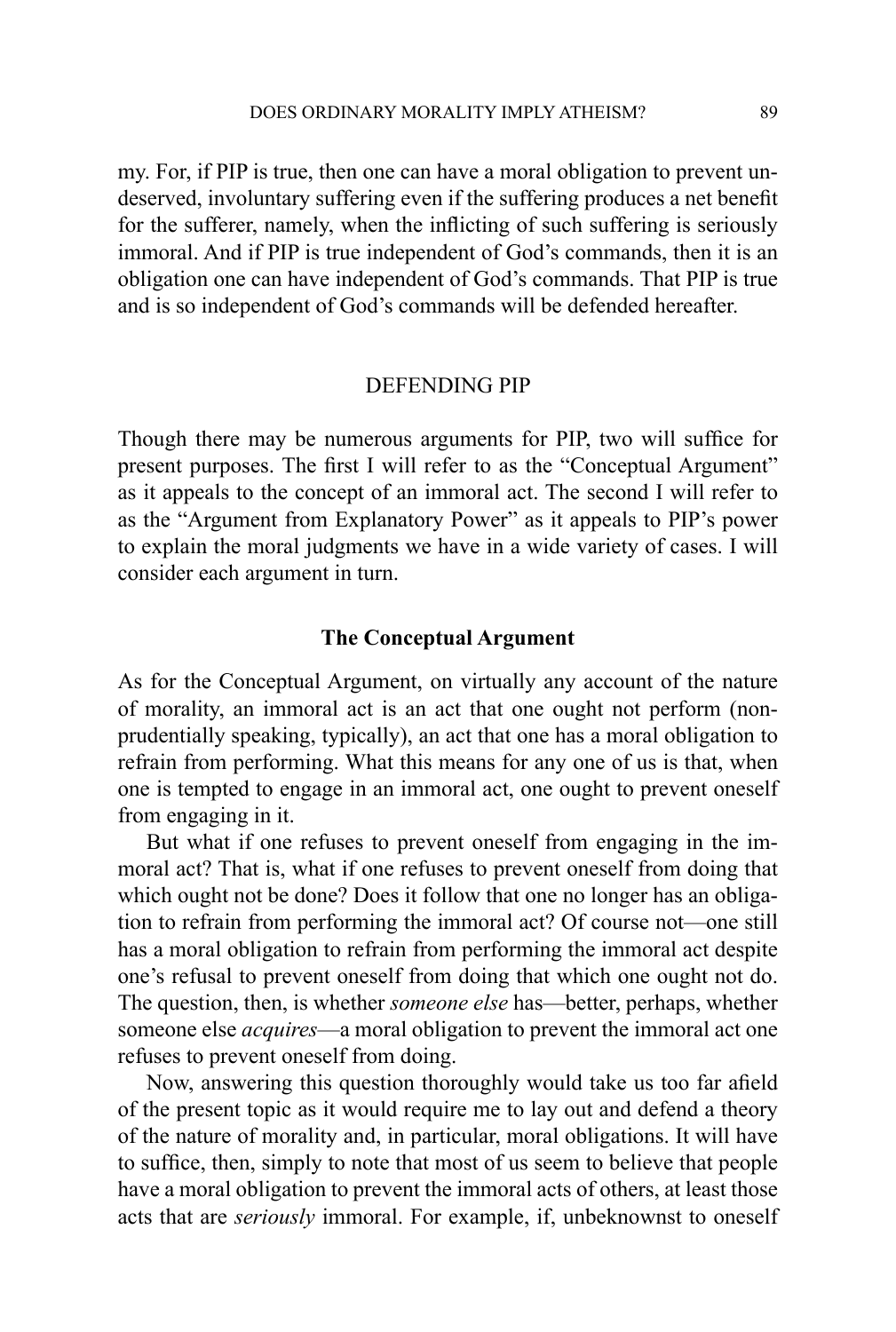but in full awareness of others, someone were about to, say, kidnap one's child, one would expect others to prevent the individual from doing so, particularly when they can do so easily and at little cost to themselves. This expectation is evidenced by (among other things) our *reactions* to those who fail to prevent the seriously immoral acts of others—we tend to be extremely disappointed if not outraged. But, disappointment and outrage are appropriate reactions to another's failure to do something only when there is an expectation that the other do what she (subsequently) failed to do. Accordingly, our disappointment and outrage are appropriate reactions to someone's failure to prevent another's seriously immoral act only when there is an expectation that she do so.

Of course, even if this is correct, it's an open question as to *why* we have this expectation. And, from the fact that we do have this expectation, it does not immediately follow that we do *because we believe that others have a moral obligation* to prevent someone else's seriously immoral act. That said, the latter strikes me as the best explanation as to why we expect this, at least, relative to many reasonable alternative explanations.

Consider, for example, the following possible explanation for why we expect others to prevent someone else's seriously immoral act: we expect this of others because we believe that *we* (those of us who expect this) stand to benefit from others preventing someone else's doing so. But this explanation is inadequate since *we* don't always benefit from others preventing serious immorality—particularly when the seriously immoral act they are preventing is one's own! Consider, also, the explanation that we expect this of others because we believe that *they* (those doing the preventing) stand to benefit from their preventing someone else's doing so. But, similarly, this explanation is inadequate since *they* don't always benefit from preventing someone else's seriously immoral act. Finally, consider the explanation that we expect this of others because we believe that *society* (i.e., all of us—both "we" and "they") stands to benefit from their preventing someone else's doing so. But, once again, this explanation is inadequate since society doesn't always benefit from others preventing someone else's seriously immoral act. There may be other explanations for why we expect others to prevent someone else's seriously immoral act, of course, but for present purposes I'll stop here and simply submit that, relative to these explanations, the explanation that we do because we believe they have a moral obligation to do so is most plausible.

Moreover, this explanation fits well with real cases, such as the murders of Kitty Genovese and Sherrice Iverson. Regarding the latter, consider most people's reaction to David Cash's failure (to attempt) to prevent his friend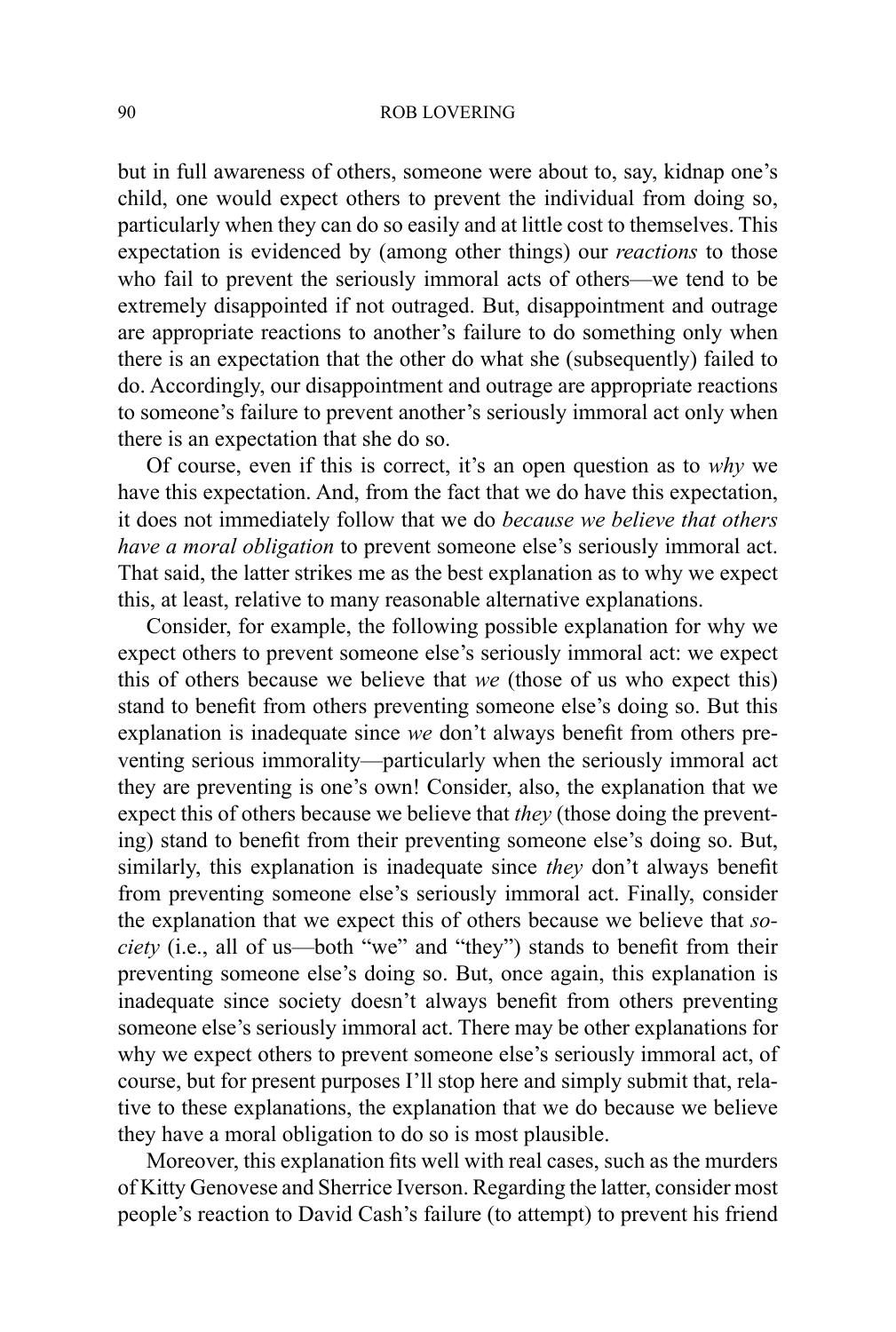from raping and killing Sherrice Iverson in 1997. Explaining himself to the Los Angeles *Times*, Cash said, "I'm not going to get upset over somebody else's life. I just worry about myself first."<sup>8</sup> The reaction to Cash's failure to prevent his friend from raping and killing the girl—to say nothing of his explanation for his behavior—was nothing short of outrage. And, the outrage was clearly a function of the expectation that he not only prevent his friend's seriously immoral acts but do so *because* his friend's acts were seriously immoral.<sup>9</sup> Most people reacted similarly to the thirty-eight individuals' failure (to attempt) to prevent Kitty Genovese's murder.<sup>10</sup>

All this to say, our expectations of—evidenced by our reactions to other people's failure to prevent seriously immoral acts indicate that most of us think that people have a moral obligation to prevent the seriously immoral acts of others, particularly when they can do so easily and at little cost to themselves. In other words, most of us seem to embrace PIP.

#### **The Argument from Explanatory Power**

As for the Argument from Explanatory Power, PIP can explain judgments we have in a wide variety of cases. PIP can explain our judgment in the Smith case, for example—one can have a moral obligation to prevent the physician's forced invasive surgery of Smith because it is seriously immoral. It can also explain our judgments in the immolation and vaccination cases. Specifically, PIP can explain the judgment that we have a moral obligation to prevent six-year-old David's immolation but not his vaccination, as the immolation is seriously immoral while the vaccination is not. PIP can even explain the judgment that we *would* be obligated to prevent someone's vaccination *under certain conditions*. Consider, again, Maitzen's reply to the respect-for-autonomy based objection to his argument:

For suppose that David were unwilling to receive a vaccination of the kind I described above: abundantly available and known to produce a net benefit (painfulness included) for everyone who receives it. It is by no means clear that anyone has an ordinary moral obligation to prevent the vaccination, despite

<sup>8</sup> http://articles.latimes.com/1998/jul/19/news/mn-5552/16

<sup>9</sup> The reaction of the District Attorney who worked the case, Stewart Bell, is notable in this regard. Bell referred to Cash's failure to prevent his friend from raping and killing the girl as a "moral transgression." But it's hard to see how Bell could consider Cash's failure to prevent his friend's actions to be a moral transgression if he did not believe that Cash had a moral obligation to prevent such acts and had it because (at least in part) the acts were seriously immoral. See, http://articles.latimes.com/1998/sep/16/news/mn-23165. 10 http://en.wikipedia.org/wiki/Kitty\_Genovese#Public\_Reaction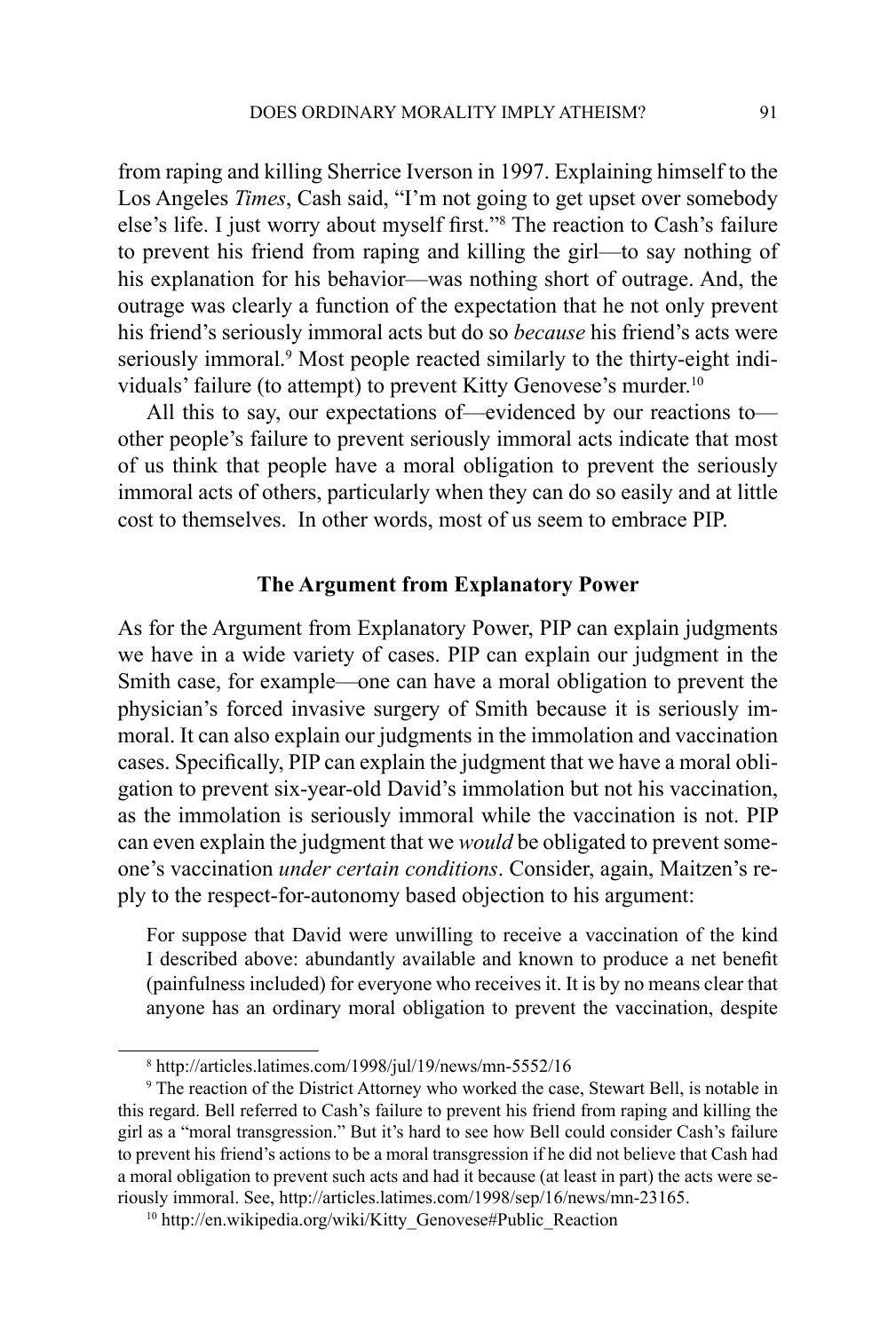six-year-old David's unwillingness to receive it.

So far, so good. But consider another vaccination case which is identical in every respect to the vaccination case involving David save for one: rather than involving six-year-old David, it involves a thirty-six-year-old standard adult man named "John." Unlike in the vaccination case involving David, it seems rather clear that one *can* have an obligation to prevent John's vaccination given his unwillingness to receive it. For forcing John to receive a benefit against his will violates his bodily autonomy and is thereby seriously immoral. Indeed, the case of John is relevantly analogous to the case of the physician's forcing Smith to undergo invasive surgery against his will. And, once again, PIP can explain this judgment.

And though some might think that the preceding is inconsistent with the judgment that we have no obligation to prevent six-year-old David's vaccination, such is not the case. There is, after all, a significant disanalogy between David, on the one hand, and John, on the other. Autonomy, it is commonly (and plausibly) believed, is a degreed property. And, John, qua thirty-six-year-old standard adult man, is clearly autonomous to the degree such that violations of his autonomy are rightly considered to be seriously immoral. David, on the other hand, qua six-year-old child, is not clearly autonomous to the degree such that violations of his autonomy are rightly considered to be seriously immoral.11 Accordingly, though violating John's autonomy by forcing him to receive a benefit against his will is (or, at least, can be) seriously immoral, violating David's autonomy forcing him to receive a benefit against his will is not.

The Conceptual Argument and the Argument from Explanatory Power give us good reason to think PIP is true. But, before moving on, I would like to note that, beyond these arguments, there may be yet another reason to embrace PIP, one particularly pertinent to Maitzen's argument: PIP may be a constitutive principle of ordinary morality itself. As Maitzen correctly notes in his article, there is no sharp definition of ordinary morality, so fixing which principles are and which principles are not constitutive of ordinary morality (if any) can be difficult, perhaps prohibitively so. That said, upon first and even subsequent glances, PIP strikes me as a plausible candidate for being constitutive of ordinary morality; indeed, much more plausible a candidate than RBP, and (as nearly) as plausible a candidate as the moral obligation to prevent easily preventable, horrific suffering by an innocent person.

<sup>&</sup>lt;sup>11</sup> At what point someone crosses the threshold from being insufficiently autonomous to being sufficiently autonomous is, for present purposes, inconsequential.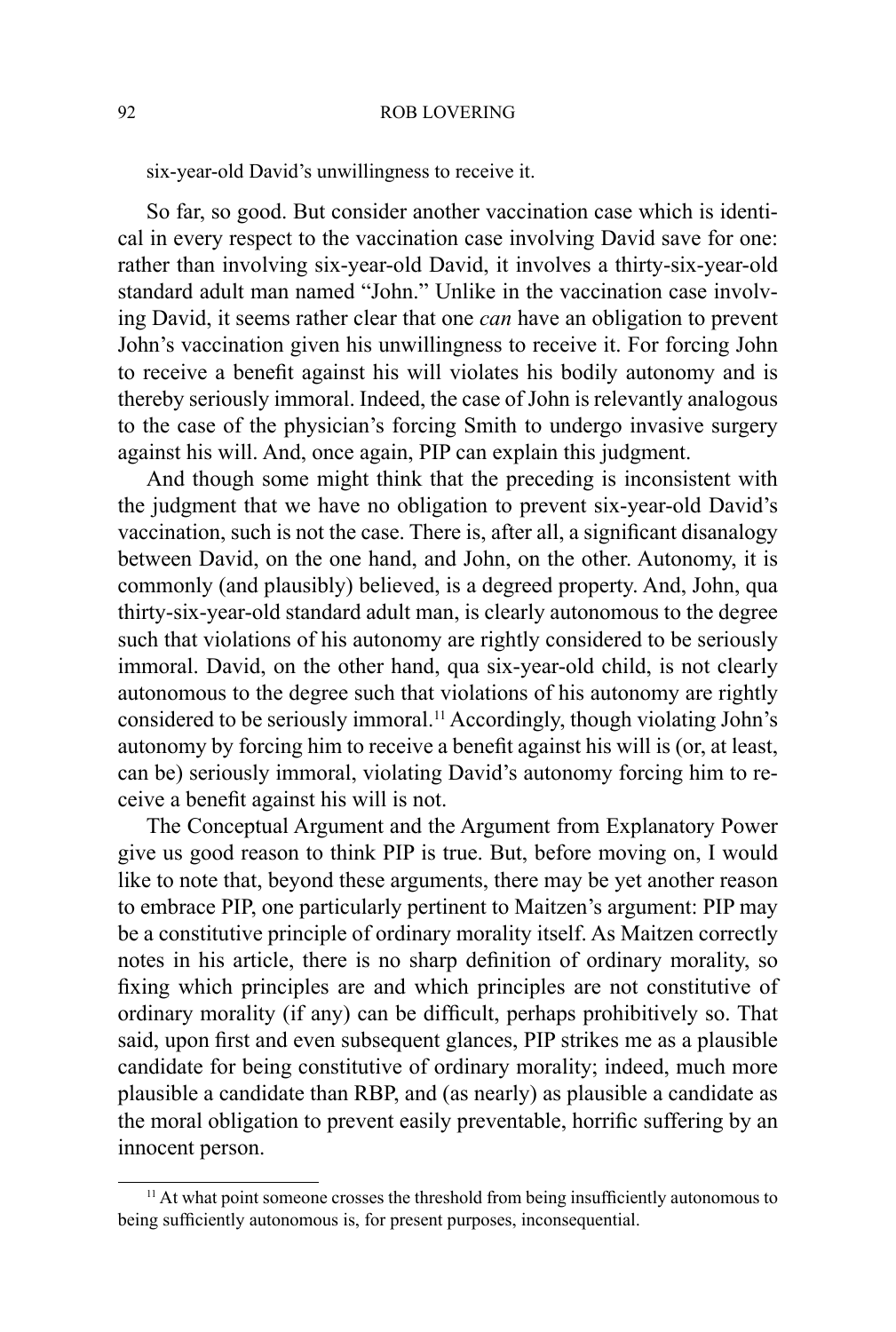## Is PIP True Independent of God's Commands?

Assuming PIP is true and we have a moral obligation to prevent serious immorality, must PIP be derived from God's commands, given (2)'s antecedent—that, necessarily, all undeserved, involuntary human suffering ultimately produces a net benefit for the sufferer? I see no reason why this must be the case *unless* all moral obligations must be derived from God's commands. But that all moral obligations must be derived from God's commands is implausible for various reasons, the primary of which is that all moral obligations simply *can't* be derived from God's commands.

To see this, let us assume that we have a moral obligation to assist others who are in need. If all moral obligations must be derived from God's commands, then what makes this true is that God has commanded us to assist others who are in need. But, if all moral obligations must be derived from God's commands, then it is true that we have this *specific* moral obligation only if it is also true that we have a moral obligation to obey God's commands *in general*. But therein lies the rub, since, given this, there must be at least one moral obligation that does not derive from God's commands. As Stephen Darwall writes,

Unless it is true that we ought to do what God commands in general, quite independent of whether He commands us to do what He commands, God's specific commands cannot generate specific duties. So, according to this rationale for following God's commands, there must be at least one moral fact [or, for our purposes, moral obligation] that God does not create by command namely, that we ought to obey His commands.<sup>12</sup>

If this is correct, then it is false that all moral obligations can be let alone *must* be—derived from God's commands, even given (2)'s antecedent.

## **SUMMARY**

To sum up, I have argued thus far that:

- (a) the reasoning behind Maitzen's judgments in the vaccine and immolation cases and, in turn, premise (2) requires that RBP be true;
- (b) RBP is likely false, as it generates counterintuitive implications as

<sup>12</sup> Stephen Darwall, *Philosophical Ethics* (Boulder, CO: Westview Press, 1998), 45.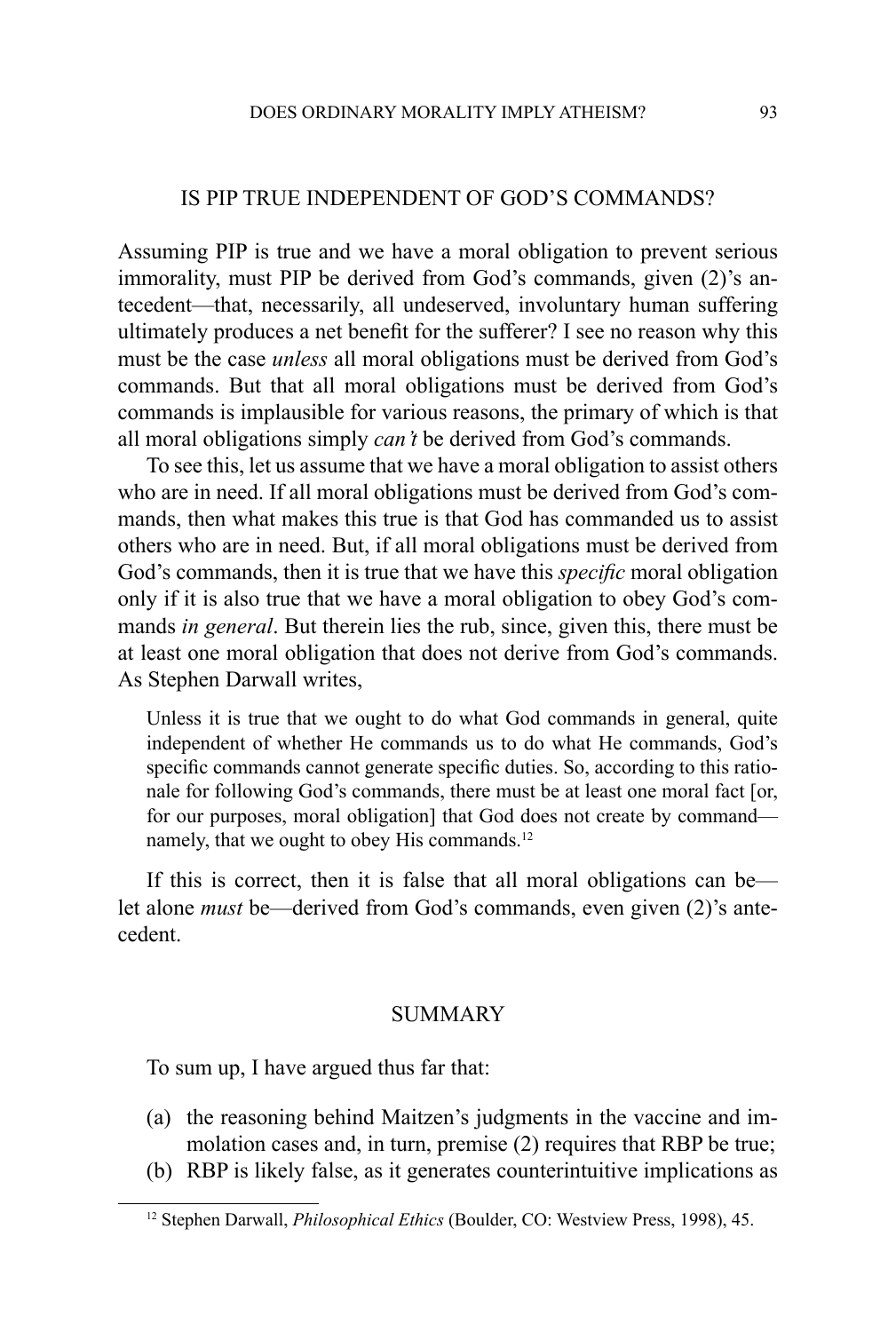well as conflicts with PIP;

- (c) the truth of PIP need not be derived from God's commands;
- (d) given PIP being true independent of God's commands, premise (2)'s consequent is a false dichotomy.

Given all of this—specifically, given premise (2)'s consequent being a false dichotomy—it follows that:

(e) if premise (2)'s antecedent is true, then premise (2) is false; while, if premise (2)'s antecedent is false, then premise (1)'s consequent is false. $13$ 

And, if premise (1)'s consequent is false, it follows that:

(f) if premise  $(1)$ 's antecedent is true, then premise  $(1)$  is false; while, if premise (1)'s antecedent is false, then a solution arises to the inconsistent triad at the heart of Maitzen's argument: it is false both that God exists and that TI is true.

In any case, Maitzen's argument from ordinary morality to atheism is undermined.

# **An Initial Reply (Or, On the Relation Between Ordinary Morality and RBP)**

Maitzen has correctly pointed out to me that, "In order for PIP to apply to Charles's burning of David, Charles's action must be immoral."14 So, is Charles's burning of David immoral? Well, if ordinary morality has anything to say about this, it most certainly is, or so I shall argue. You see, if ordinary morality tells us anything, it is that Charles's burning of David is seriously immoral, *even if it will produce a net benefit for David*—just as, I submit, it tells us that the physician's forcing Smith to undergo an invasive surgery against his will is immoral, even if it will produce a net benefit for him. For, ordinary morality is, in certain respects, deontological in nature. As Shelly Kagan—a foremost critic of ordinary morality—writes: "[A] feature of ordinary morality is that it lays down certain strict limits on our actions—forbidding various types of acts even if the best consequences

<sup>&</sup>lt;sup>13</sup> According to classical logic, when a conditional statement's antecedent is true but its consequent is false, the truth value of the statement is false.

<sup>14</sup> Maitzen, e-mail correspondence.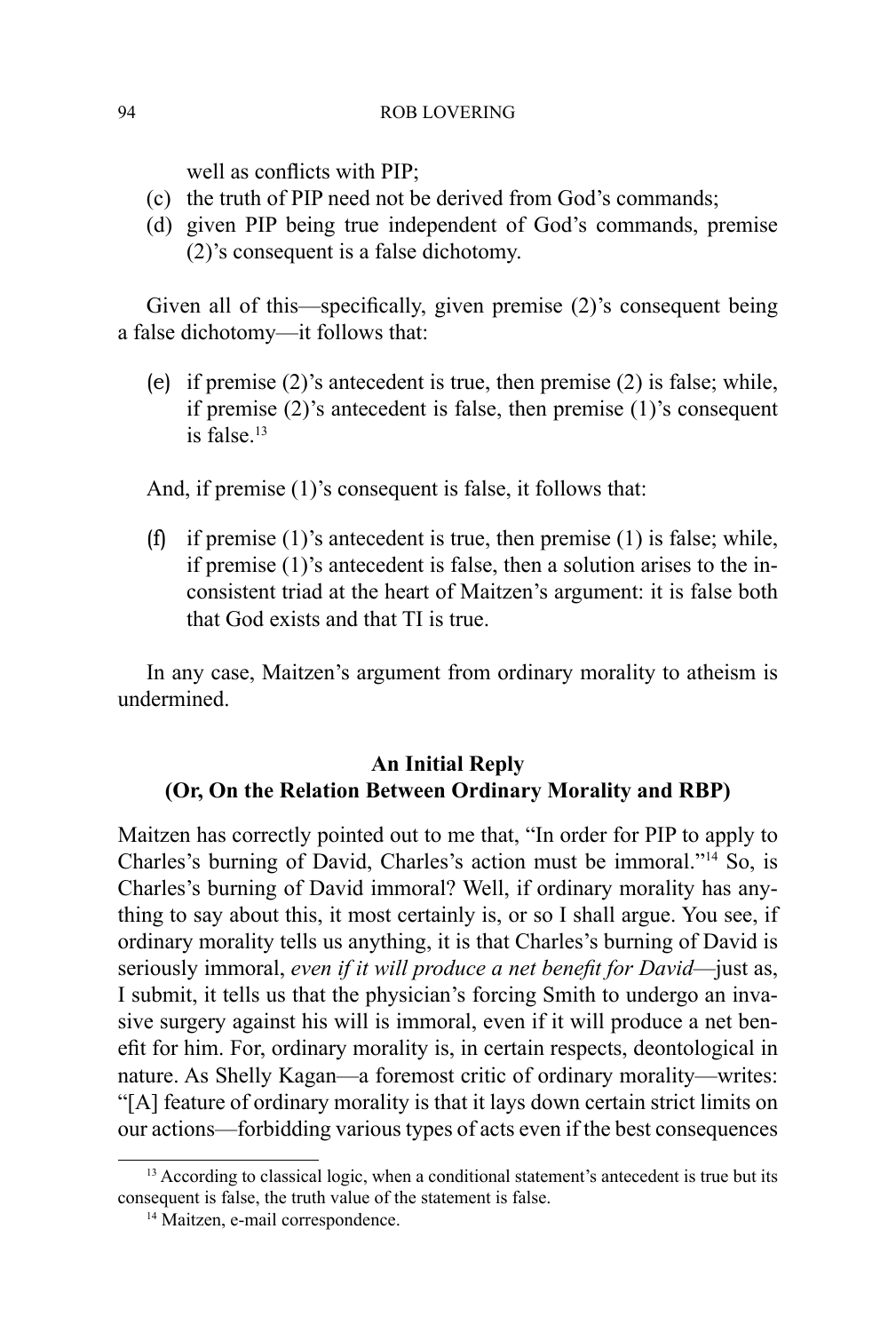overall could be achieved only by performing such an act."15 And if ordinary morality forbids various types of acts even if the best consequences *overall* could be achieved only by performing such an act, then surely it also forbids various types of acts even if the best consequences *solely for the individual on the receiving end of such acts* could be achieved only by performing such an act. And, if any act is an instantiation of a type of act forbidden by ordinary morality, it's the immolation of David.

Of course, Maitzen may not agree with my claim that, according to ordinary morality, David's immolation is seriously immoral even if it will produce a net benefit for him. Indeed, Maitzen's understanding of ordinary morality may include a principle very similar to but distinct from RBP (the difference having to do with what's stated in the consequent), what I'll refer to as the "Recipient's Benefit Principle\*", or "RBP\*":

*Recipient's Benefit Principle\**: All else being equal, if an act A produces a net benefit for the individual on the receiving end of A, then A cannot be immoral.

Now, if Maitzen's understanding of ordinary morality does indeed include RBP\*, then my reply is: so much the worse for Maitzen's understanding of ordinary morality and, with it, his argument from ordinary morality to atheism. As moral principles go, RBP\* is implausible. It is overly narrow and unusually consequentialist as it renders the moral permissibility of an act a function of merely the goodness of the consequence for a single individual, namely, the individual on the receiving end of the act. And, that the moral permissibility of an act is a function of merely the goodness of the consequence for a single individual is simply implausible. Ironically, there's no better demonstration of this then Maitzen's own immolation case! All this to say, if Maitzen's understanding of ordinary morality includes RBP\*, then his argument from ordinary morality to atheism relies upon an implausible principle (RBP\*), one which, to my knowledge, no philosopher has ever accepted, consequentialists notwithstanding.

To motivate further the preceding point, consider the following analogy. Suppose someone presented an argument for atheism that relied upon ethical egoism, the theory that an act A is morally right if it produces the best overall consequences for the actor himself or herself. Suppose also that the argument was valid—that ethical egoism did indeed entail atheism. What then? Would we thereby have good reason to embrace atheism? We would only if ethical egoism itself were a plausible moral theory. But

<sup>&</sup>lt;sup>15</sup> Shelly Kagan, *The Limits of Morality* (New York, NY: Oxford University Press, 1989), 4.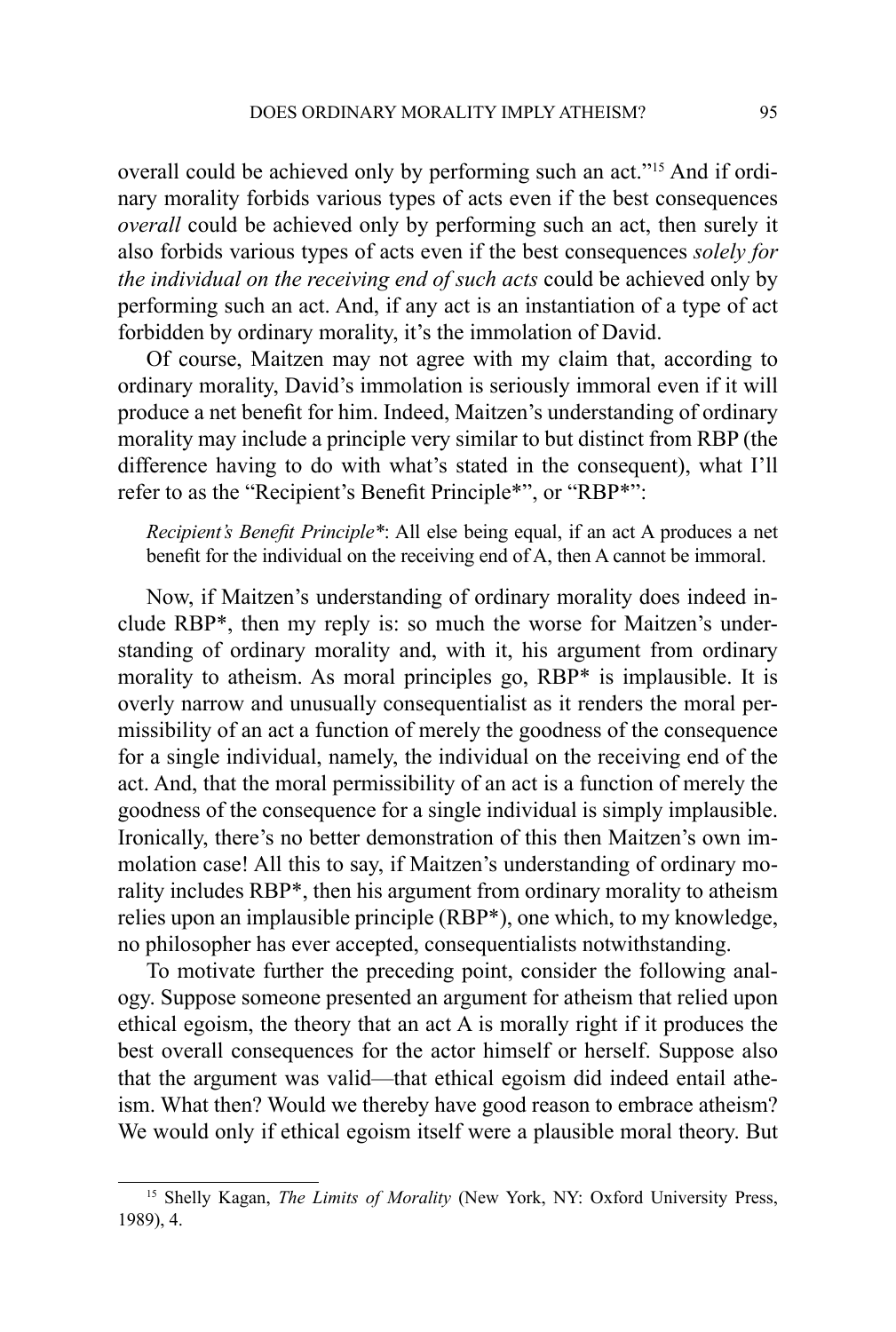ethical egoism isn't a plausible moral theory, or so many of us believe. Accordingly, such an argument would not give (many of) us a good reason to embrace atheism. Similarly, if Maitzen's understanding of ordinary morality includes RBP\*, then his argument from ordinary morality to atheism does not give (many of) us a good reason to embrace atheism.

If, on the other hand, Maitzen's understanding of ordinary morality does *not* include RBP\*—more specifically, if Maitzen rejects RBP\*—then premise (2)'s consequent is a false dichotomy, given PIP being true independent of God's commands. For, rejecting RBP\* amounts to accepting that an act A can be (if not, at times, is) seriously immoral even if it produces a net benefit for the individual on the receiving end of A. This, combined with PIP being true independent of God's commands, renders premise (2)'s consequent a false dichotomy. And, as stated above (see (e) and (f) above), if premise (2)'s consequent is a false dichotomy, then Maitzen's argument from ordinary morality to atheism is undermined.

# **A Final Reply: Implications of PIP**

Given what I have argued thus far, one might reasonably wonder: If PIP is true and is so independent of God's commands, then doesn't this entail that, like us, God himself (if he exists) has a moral obligation to prevent seriously immoral acts? For example, in the immolation case, doesn't God like us—have an all-else-being-equal obligation to prevent the boy's immolation, given PIP? It seems he does.

However, it does not follow from this that both we and God have an *allthings-considered* obligation to prevent the boy's immolation. Specifically, it may be that *we* have an all-things-considered obligation to prevent the boy's immolation but that *God* doesn't. You see, God may have sufficient reasons for allowing the boy's immolation—reasons that include but nevertheless go beyond the net benefit produced for the boy—while we may not. (What those reasons may be is, for present purposes, irrelevant, since all I am trying to establish at the moment is the logical possibility that *we* can have an all-things-considered obligation to prevent the boy's immolation even when *God* doesn't.)

Now, suppose that God does indeed have sufficient reasons for allowing the boy's immolation but Jones does not. To be sure, Jones may be aware of the fact that, if God has sufficient reasons to allow the immolation, then God may indeed allow the immolation, while, if God does not have sufficient reasons to allow the immolation, then God will not allow the immolation. What Jones is *not* aware of is whether God does indeed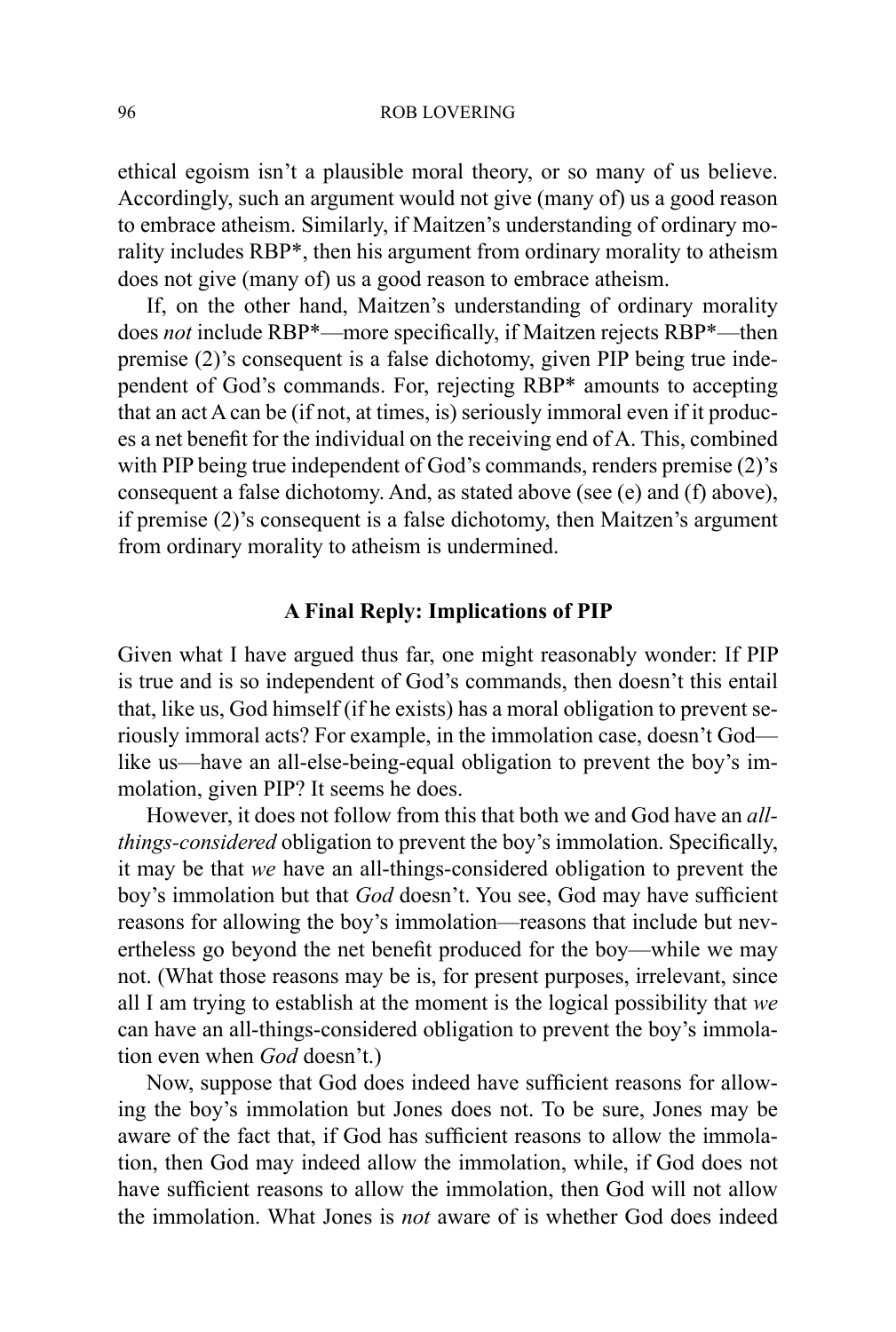have such reasons. The question, then, is whether *God's* having sufficient reasons for allowing the boy's immolation releases *Jones* of an all-thingsconsidered obligation to prevent the seriously immoral act of immolation, despite Jones not knowing whether God does indeed have sufficient reasons for allowing the immolation. It seems not. To see this, consider the following analogy.

Suppose both Miller and Lewis have the opportunity to prevent the boy's immolation. Suppose also that Miller possesses sufficient reasons for allowing the boy's immolation but Lewis does not. Specifically, Miller knows that, if anyone prevents David's immolation, David's uncle and his cohorts will subsequently snatch David from the one who prevented the immolation, torture David *as well as* David's siblings for weeks on end, and then light them all on fire. Lewis, on the other hand, does not know about the uncle and his conditional plans. All Lewis knows is that the boy's immolation would be seriously immoral, even if the immolation were to produce a net benefit for the boy (given, at any rate, *my* understanding of ordinary morality, as stated above). Does Miller's knowledge of the uncle's conditional plans release Lewis of his moral obligation to prevent the immolation, given the serious immorality of the immolation and PIP? It seems not.

If the preceding is correct, then the fact that God has a reason for allowing the boy's immolation and, thus, does not have an all-things-considered obligation to prevent it does not entail that Jones—or anyone else, for that matter—does not have an all-things-considered obligation to prevent it. Moreover, if Jones does not have God's reason for allowing the boy's immolation and everything else is equal, then, given PIP, Jones has an allthings-considered obligation to prevent the boy's immolation due to its immorality.

### **Conclusion**

I have argued here that the soundness of Maitzen's argument depends on a principle, RBP, that is implausible, as it generates counterintuitive implications as well as conflicts with a principle both plausible and seemingly adopted by most of us, PIP. I have also considered the possibility that Maitzen embraces RBP\*—that, all else being equal, if an act A produces a net benefit for the individual on the receiving end of A, then A cannot be immoral—and, thus, that PIP does not apply to the immolation case. In reply, I have argued that, like RBP, RBP\* is implausible. Finally, I have argued that, though PIP applies to God (if God exists), it does not follow